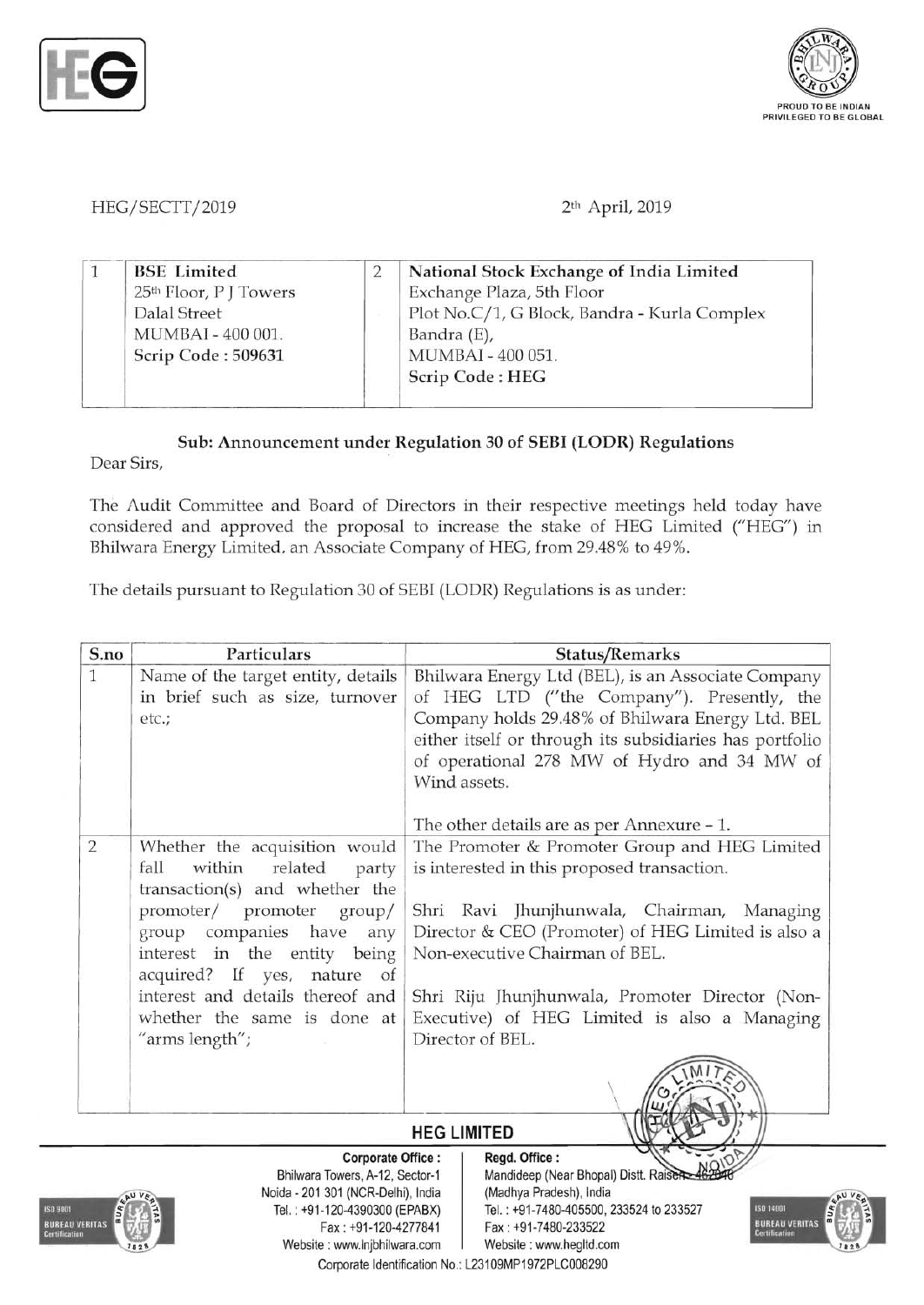



|                |                                                                                                                                                                                                                               | Shri Rishabh Jhunjhunwala, relative of Shri Ravi<br>Jhunjhunwala & Shri Riju Jhunjhunwala, is also a<br>Managing Director of BEL.                    |  |  |  |  |
|----------------|-------------------------------------------------------------------------------------------------------------------------------------------------------------------------------------------------------------------------------|------------------------------------------------------------------------------------------------------------------------------------------------------|--|--|--|--|
|                |                                                                                                                                                                                                                               | Promoter/Promoter Group and HEG Limited holds<br>85.66 % in BEL.                                                                                     |  |  |  |  |
|                |                                                                                                                                                                                                                               | Dr. Kamal Gupta, Independent Director of HEG<br>Limited is also holding the position of Independent<br>Director in BEL.                              |  |  |  |  |
|                |                                                                                                                                                                                                                               | The transaction is being done on the basis of<br>Independent Valuation Report of M/s Walker<br>Chandiok & Co. LLP.                                   |  |  |  |  |
| 3              | Industry to which the entity<br>being acquired belongs;                                                                                                                                                                       | BEL is in Generation of Hydro & Wind Power and<br>power consulting business through itself and its<br>subsidiaries.                                  |  |  |  |  |
| $\overline{4}$ | Objects and effects of acquisition<br>(including but not limited to,<br>disclosure<br>of<br>for<br>reasons<br>acquisition of target entity, if its<br>business is outside the main line<br>of business of the listed entity); | To increase the Company's stake in its associate<br>Bhilwara Energy Limited from<br>company $M/s$<br>29.48% to 49%                                   |  |  |  |  |
| 5              | Brief details of any governmental<br>or regulatory approvals required<br>for the acquisition;                                                                                                                                 | Not applicable.                                                                                                                                      |  |  |  |  |
| 6              | Indicative<br>for<br>time<br>period<br>completion of the acquisition;                                                                                                                                                         | Within financial year 2019-20.                                                                                                                       |  |  |  |  |
| 7              | consideration<br>Nature<br>of<br>$\overline{\phantom{a}}$<br>whether cash consideration or<br>share swap and details of the<br>same                                                                                           | Cash consideration- 162.05 crores for acquiring<br>additional 3,23,51,004 equity shares to increase the<br>Company's holding from 29.48 % to 49%.    |  |  |  |  |
| 8              | Cost of acquisition or the price at<br>which the shares are acquired;                                                                                                                                                         | Rs. 50.09 per share, on the basis of valuation report of<br>M/s Walker Chandiok & Co. LLP., Independent<br>Valuer                                    |  |  |  |  |
| 9              | Percentage of shareholding<br>control<br>acquired<br>and<br>or<br>number of shares acquired                                                                                                                                   | Percentage of shareholding acquired-19.52%<br>Number of shares acquired- 3,23,51,004 equity shares<br>at the valuation price of Rs. 50.09 per share. |  |  |  |  |
|                |                                                                                                                                                                                                                               | Post acquisition, the holding of HEG in BEL will<br>49%.                                                                                             |  |  |  |  |

## **HEG LIMITED**



Bhilwara Towers, A-12, Sector-1 Mandideep (Near Bhopal) Distt. Raisen - 462046<br>
ida - 201 301 (NCR-Delhi), India (Madhya Pradesh), India Noida - 201 301 (NCR-Delhi), India<br>Tel.: +91-120-4390300 (EPABX) Website : www.lnjbhilwara.com

Corporate Office: | Regd. Office:

Tel.: +91-7480-405500, 233524 to 233527 Fax: +91 -120-4277841 Fax : +91-7480-233522

laude



VOIDA

Corporate Identification No.: L23109MP1972PLC008290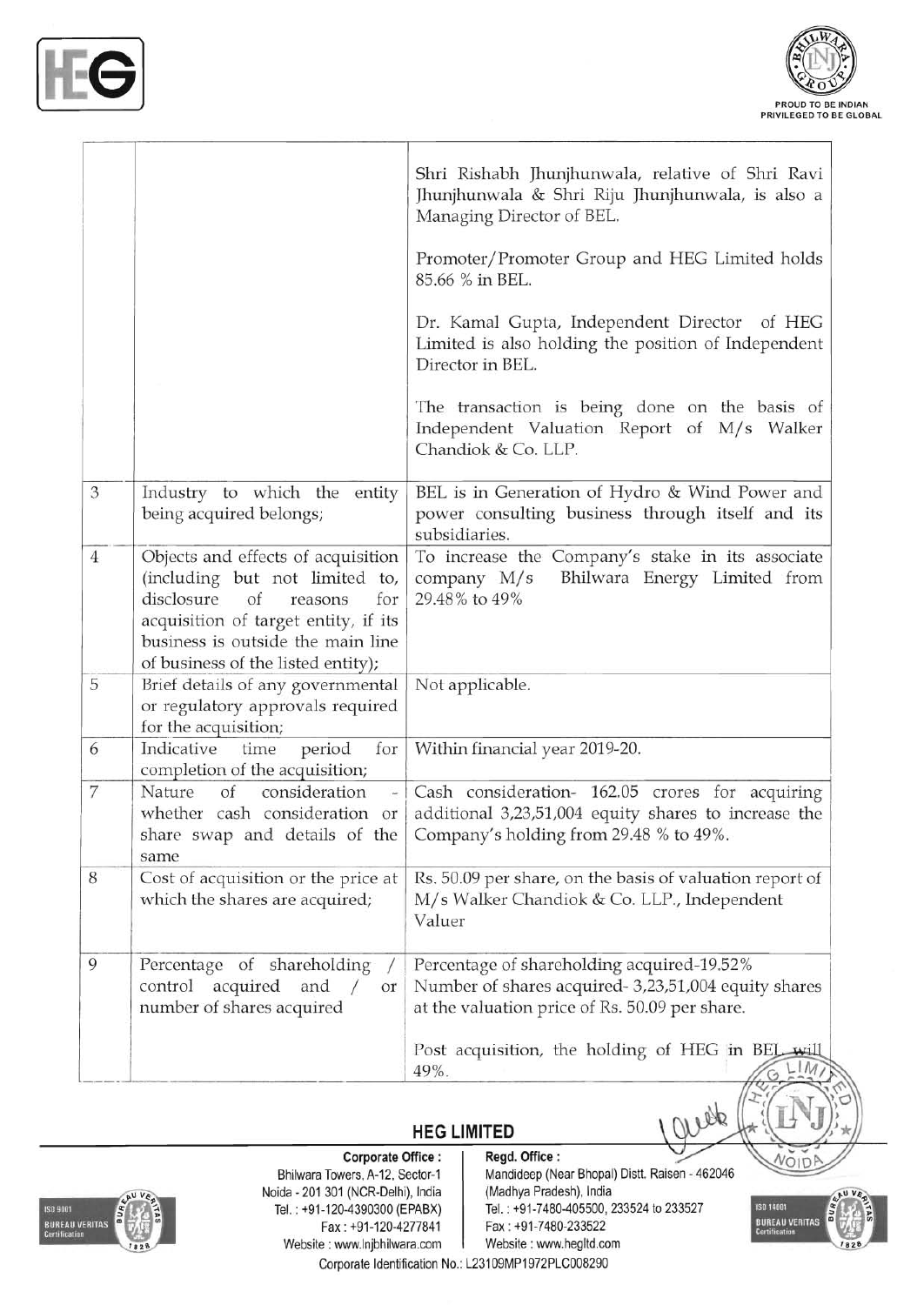



| 10 | background about the<br>Brief<br>entity acquired in<br>terms of<br>products/line of<br>business<br>acquired, date of incorporation,<br>history of last 3 years turnover,<br>country in which the acquired<br>entity has presence and any other<br>significant information (in brief); | As per annexure-1                                                                                                                                                                                                                                                                                              |  |  |  |  |
|----|---------------------------------------------------------------------------------------------------------------------------------------------------------------------------------------------------------------------------------------------------------------------------------------|----------------------------------------------------------------------------------------------------------------------------------------------------------------------------------------------------------------------------------------------------------------------------------------------------------------|--|--|--|--|
| 11 | Industry or area to which the<br>new line of business belongs to                                                                                                                                                                                                                      | Post-acquisition HEG holding in BEL will be 49%.<br>BEL either itself or through its subsidiaries has<br>portfolio of operational 278 MW of Hydro and 34<br>MW of Wind assets in following power business:<br><b>Hydro Power Generation</b><br>a)<br>b) Wind Power Generation<br>c) Power Consultancy business |  |  |  |  |
| 12 | <b>Expected benefits</b>                                                                                                                                                                                                                                                              | Bhilwara Energy Limited is a profit making entity (at<br>consolidated level) and is expected to generate return<br>higher than the alternate avenues presently available<br>to HEG Limited.                                                                                                                    |  |  |  |  |
| 13 | Estimated amount to be invested                                                                                                                                                                                                                                                       | Rs. 162.05 Crores approximately                                                                                                                                                                                                                                                                                |  |  |  |  |

The Board meeting commenced at 12.00 Noon and concluded at 7.20 P.M

Kindly take the same on record.

Thanking you,

For **HEG LIMITED**  Yours faithfully,

**VIVEK CHAUDHARY)** NOID

COMPANY SECRETARY h~.investor lnjbhilwara.com **A\3:L63** 

Encl: as above



Noida - 201 301 (NCR-Delhi), India (Madhya Pradesh), India Fax : +91-120-4277841 Fax : +91-7480-233522 Website : www.lnjbhilwara.com | Website : www.hegltd.com

**HEG LIMITED Corporate Office** : **Regd. Office:** 

Bhilwara Towers, A-12, Sector-1 Mandideep (Near Bhopal) Distt. Raisen - 462046 Tel. : +91-120-4390300 (EPABX) Tel. : +91-7480-405500, 233524 to 233527



Corporate Identification No.: L23109MP1972PLC008290